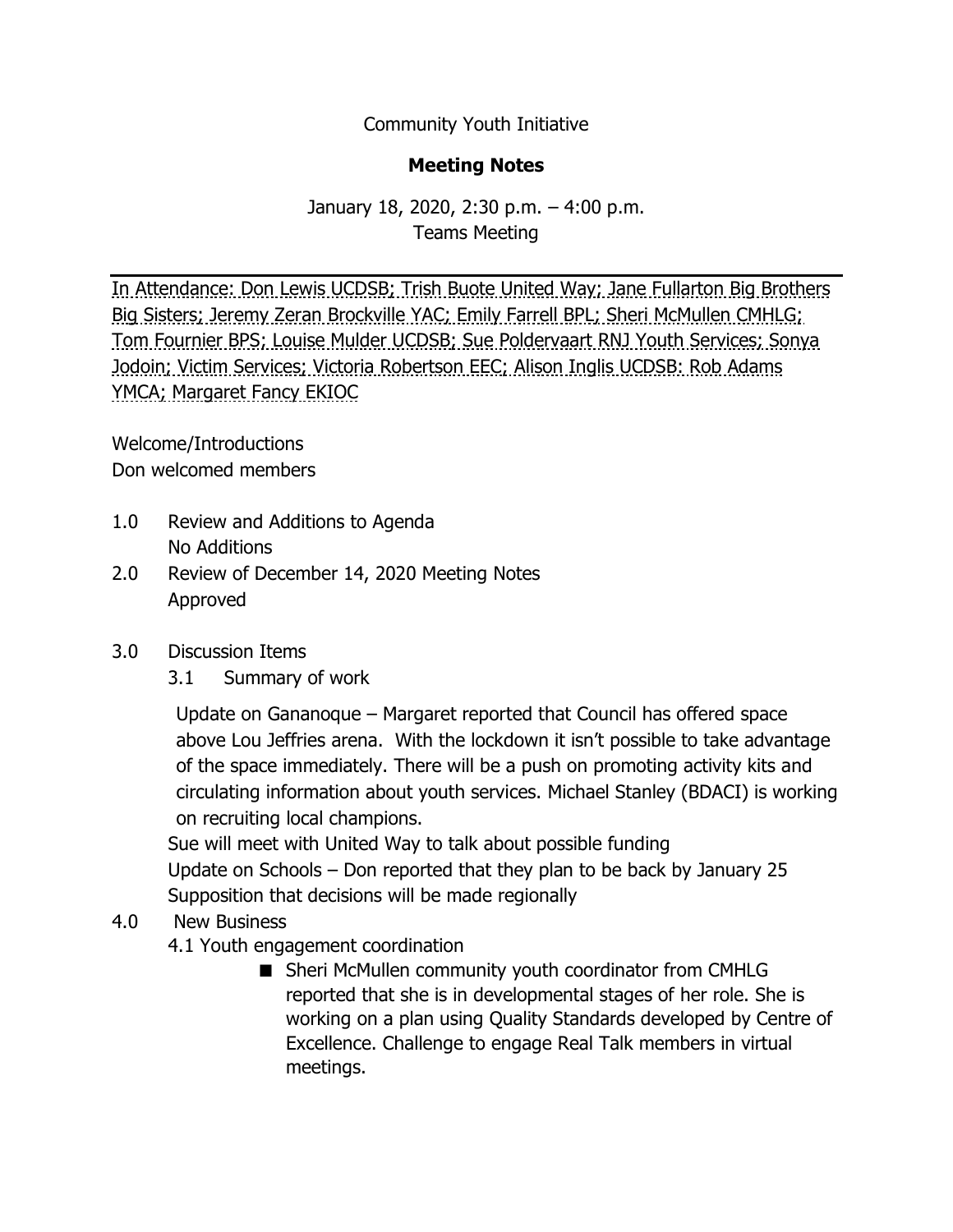- Rob provided information on YMCA Teen Drop In... 2 rooms for teens opened 5 days a week Virtual programming is being offered
- Emily reported on curbside pickup at the Brockville Library; looking forward to face to face to be able to offer more programs downtown
- Sue P. reported that Activity Kits were having a positive impact on mental health. The project has passed its goal in terms of number of unique individuals served. Y activities will be added to calendar
- Jane F. reported that kids are looking to spend more face-to-face time

Discussion about the need to create central communication about what is happening for youth. Suggestions included calendar, Facebook, Instagram; need to determine best platform to use. Rob suggested one Instagram account that everyone could use. Alison suggested shared Instagram accounts, a central repository Sheri asked if there are youth looking for a project… can we provide incentives

Poster outlining youth services – Jeremy will redesign for other social media platforms. Members encouraged to distribute widely.

4.2 MDS update – awareness

Tom reported that task groups have been created. They include:

 Community Education – de-stigmatization Looking at a community awareness campaign – will let this committee know how they can get the message out. Engaging Persons with Lived Experience Coordination of Mental Health and Addiction Services

Group met with MP, MPP

There is a correlation between strictness of lockdowns and overdoses

4.3 Update on youth addiction services

 Alison and Michelle reported on an agreement that has been signed between LLGAMH, RNJ, CMHLG, Open Doors, CDSBEO, and UCDSB that would provide for a designated youth worker. Alison reported that a Coordinated Service Planning approach would be used.

5.0 Work plan refresh – tabled until next meeting